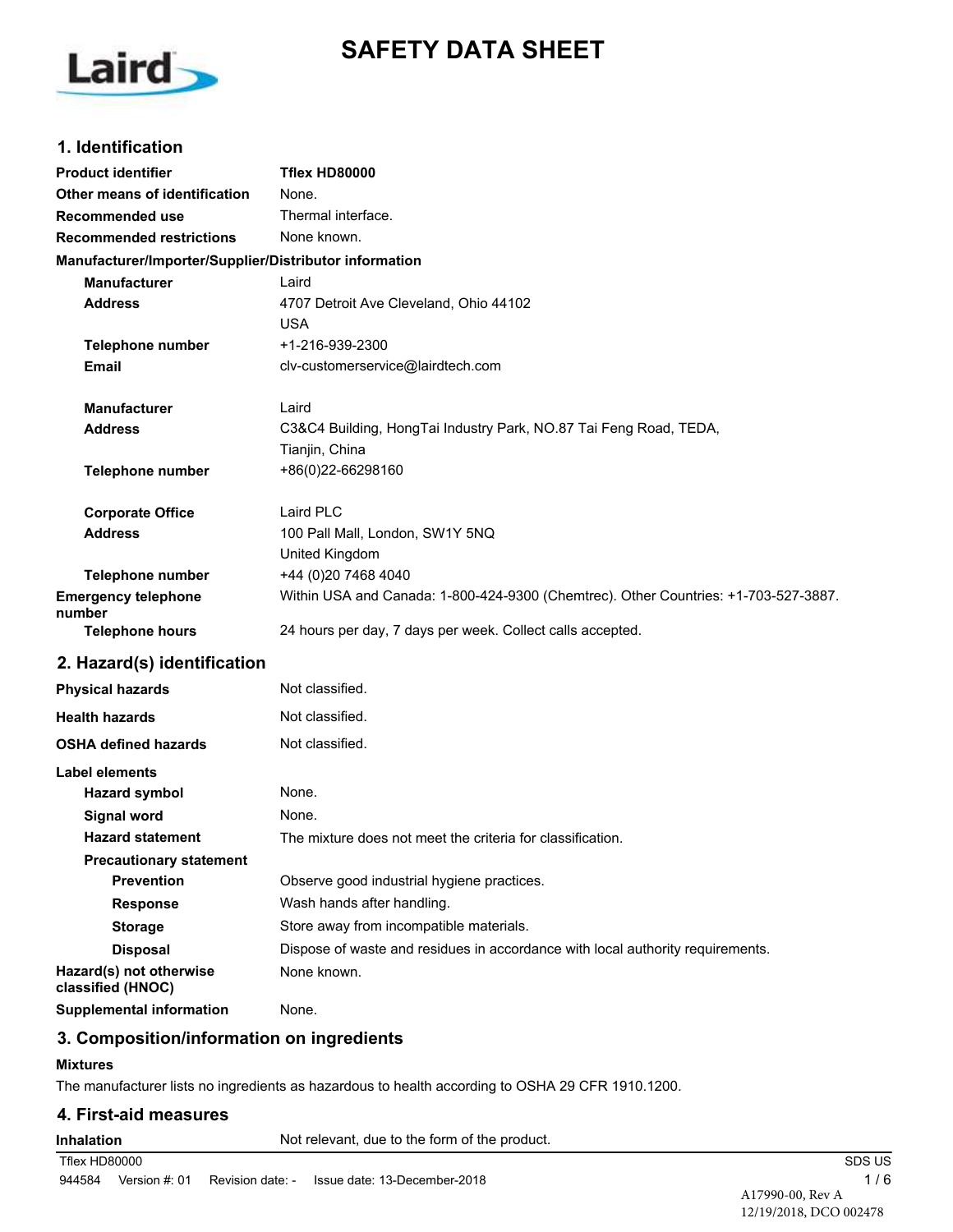| <b>Skin contact</b>                                                          | No adverse effects due to skin contact are expected.                                                                |  |
|------------------------------------------------------------------------------|---------------------------------------------------------------------------------------------------------------------|--|
| Eye contact                                                                  | Rinse with water. Get medical attention if irritation develops and persists.                                        |  |
| Ingestion                                                                    | Not likely, due to the form of the product.                                                                         |  |
| <b>Most important</b><br>symptoms/effects, acute and<br>delayed              | Under normal conditions of intended use, this product is not expected to be a health risk.                          |  |
| Indication of immediate<br>medical attention and special<br>treatment needed | Treat symptomatically.                                                                                              |  |
| <b>General information</b>                                                   | Ensure that medical personnel are aware of the material(s) involved, and take precautions to<br>protect themselves. |  |
| 5. Fire-fighting measures                                                    |                                                                                                                     |  |
| Suitable extinguishing media                                                 | Water fog. Foam. Dry chemical powder. Carbon dioxide (CO2).                                                         |  |
| Unsuitable extinguishing<br>media                                            | Do not use water jet as an extinguisher, as this will spread the fire.                                              |  |
| Specific hazards arising from                                                | During fire, gases hazardous to health may be formed.                                                               |  |

**Special protective equipment** Self-contained breathing apparatus and full protective clothing must be worn in case of fire. **and precautions for firefighters**

**Fire fighting Move containers from fire area if you can do so without risk.** 

**Specific methods** Use standard firefighting procedures and consider the hazards of other involved materials. **General fire hazards** Contains one or more components that will burn if involved in a fire.

### **6. Accidental release measures**

**the chemical**

**equipment/instructions**

| <b>Personal precautions,</b><br>protective equipment and<br>emergency procedures | Keep unnecessary personnel away. For personal protection, see section 8 of the SDS.                                                                        |
|----------------------------------------------------------------------------------|------------------------------------------------------------------------------------------------------------------------------------------------------------|
| <b>Methods and materials for</b><br>containment and cleaning up                  | Stop the flow of material, if this is without risk. For waste disposal, see section 13 of the SDS. Pick<br>up and arrange disposal. Collect for recycling. |
| <b>Environmental precautions</b>                                                 | For good industrial practice avoid release to the environment.                                                                                             |

# **7. Handling and storage**

**Precautions for safe handling** Observe good industrial hygiene practices. Store in original container. **Conditions for safe storage,** Store away from incompatible materials (see Section 10 of the SDS). Store in original packaging. **including any incompatibilities**

# **8. Exposure controls/personal protection**

| <b>Occupational exposure limits</b>      | No exposure limits noted for ingredient(s).                                                                                                                                                                                 |
|------------------------------------------|-----------------------------------------------------------------------------------------------------------------------------------------------------------------------------------------------------------------------------|
| <b>Biological limit values</b>           | No biological exposure limits noted for the ingredient(s).                                                                                                                                                                  |
| Appropriate engineering<br>controls      | General ventilation normally adequate.                                                                                                                                                                                      |
|                                          | Individual protection measures, such as personal protective equipment                                                                                                                                                       |
| <b>Eye/face protection</b>               | Not normally needed. If contact is likely, safety glasses with side shields are recommended.                                                                                                                                |
| <b>Skin protection</b>                   |                                                                                                                                                                                                                             |
| <b>Hand protection</b>                   | For prolonged or repeated skin contact, use suitable protective gloves.                                                                                                                                                     |
| <b>Other</b>                             | Wear suitable protective clothing.                                                                                                                                                                                          |
| <b>Respiratory protection</b>            | Respiratory protection not required.                                                                                                                                                                                        |
| <b>Thermal hazards</b>                   | Wear appropriate thermal protective clothing, when necessary.                                                                                                                                                               |
| <b>General hygiene</b><br>considerations | Always observe good personal hygiene measures, such as washing after handling the material<br>and before eating, drinking, and/or smoking. Routinely wash work clothing and protective<br>equipment to remove contaminants. |
|                                          |                                                                                                                                                                                                                             |

# **9. Physical and chemical properties**

#### **Appearance**

**Physical state** Solid.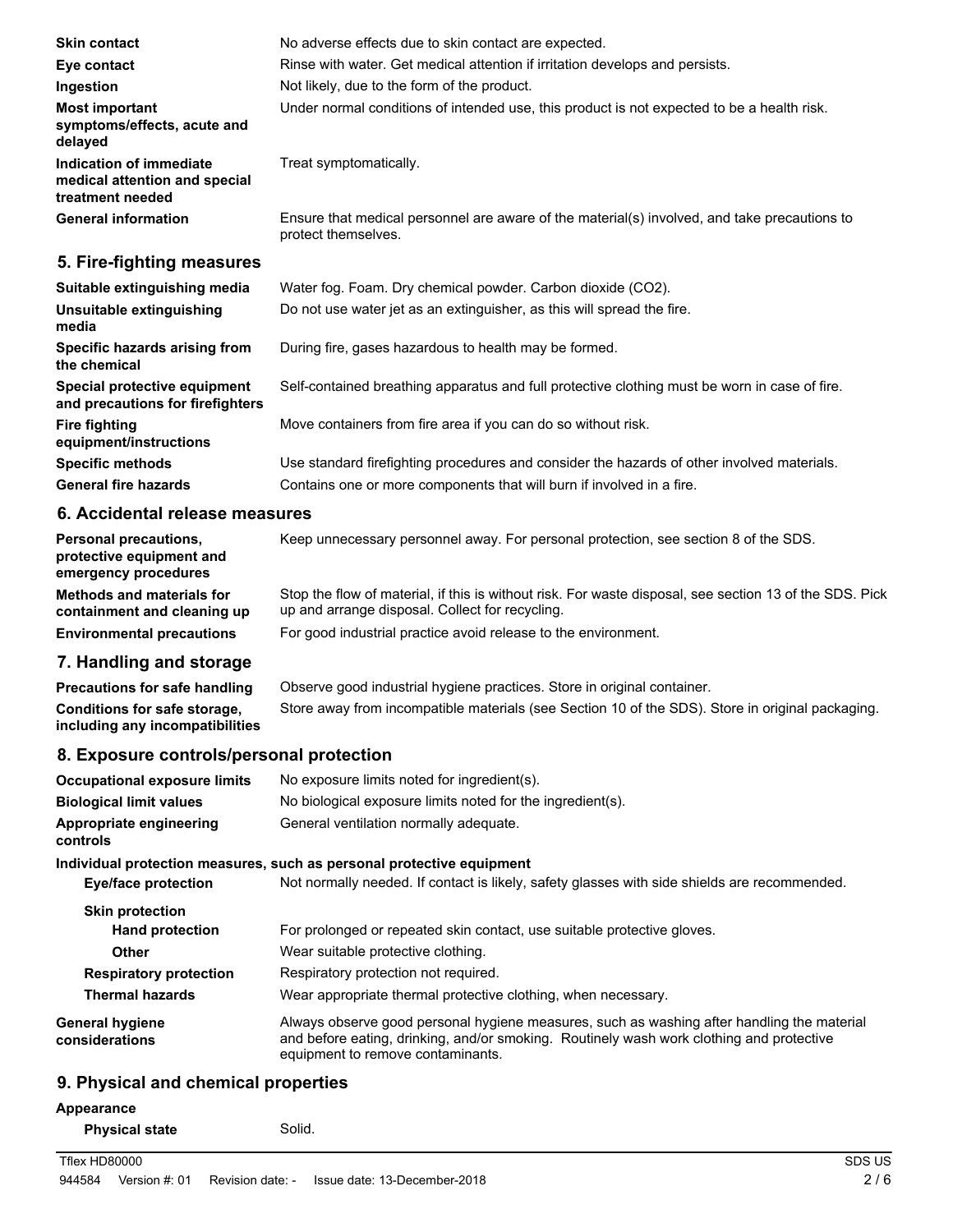| Form                                              | Pad                                                                                           |
|---------------------------------------------------|-----------------------------------------------------------------------------------------------|
| Color                                             | Teal                                                                                          |
| Odor                                              | Not available.                                                                                |
| <b>Odor threshold</b>                             | Not available.                                                                                |
| рH                                                | N/A                                                                                           |
| Melting point/freezing point                      | Not available.                                                                                |
| Initial boiling point and boiling<br>range        | N/A.                                                                                          |
| <b>Flash point</b>                                | N/A.                                                                                          |
| <b>Evaporation rate</b>                           | Not available.                                                                                |
| Flammability (solid, gas)                         | Resin will burn if involved in a fire.                                                        |
| Upper/lower flammability or explosive limits      |                                                                                               |
| <b>Flammability limit - lower</b><br>(%)          | Not available.                                                                                |
| <b>Flammability limit - upper</b><br>(%)          | Not available.                                                                                |
| Explosive limit - lower (%)                       | Not available.                                                                                |
| Explosive limit - upper (%)                       | Not available.                                                                                |
| Vapor pressure                                    | Not available.                                                                                |
| <b>Vapor density</b>                              | Not available.                                                                                |
| <b>Relative density</b>                           | Not available.                                                                                |
| Solubility(ies)                                   |                                                                                               |
| <b>Solubility (water)</b>                         | $< 0.1 \%$ / Insoluble.                                                                       |
| <b>Partition coefficient</b><br>(n-octanol/water) | Not available.                                                                                |
| <b>Auto-ignition temperature</b>                  | Not available.                                                                                |
| <b>Decomposition temperature</b>                  | Not available.                                                                                |
| <b>Viscosity</b>                                  | N/A.                                                                                          |
| <b>Other information</b>                          |                                                                                               |
| <b>Explosive properties</b>                       | Not explosive.                                                                                |
| <b>Oxidizing properties</b>                       | Not oxidizing.                                                                                |
| 10. Stability and reactivity                      |                                                                                               |
| <b>Reactivity</b>                                 | The product is stable and non-reactive under normal conditions of use, storage and transport. |

| <b>INGULIVILY</b>                            | The product is stable and non-reactive ander nomial conditions or ase, storage and transport.                              |  |
|----------------------------------------------|----------------------------------------------------------------------------------------------------------------------------|--|
| <b>Chemical stability</b>                    | Material is stable under normal conditions.                                                                                |  |
| <b>Possibility of hazardous</b><br>reactions | No dangerous reaction known under conditions of normal use.                                                                |  |
| <b>Conditions to avoid</b>                   | Keep away from heat, hot surfaces, sparks, open flames and other ignition sources. Contact with<br>incompatible materials. |  |
| Incompatible materials                       | Strong oxidizing agents.                                                                                                   |  |
| <b>Hazardous decomposition</b><br>products   | Decomposition is not expected under normal conditions of use and storage.                                                  |  |

# **11. Toxicological information**

# **Information on likely routes of exposure**

| <b>Inhalation</b>                                                                  | Not relevant, due to the form of the product.                                              |
|------------------------------------------------------------------------------------|--------------------------------------------------------------------------------------------|
| <b>Skin contact</b>                                                                | No adverse effects due to skin contact are expected.                                       |
| Eye contact                                                                        | Direct contact with eyes may cause temporary irritation.                                   |
| Ingestion                                                                          | Not likely, due to the form of the product.                                                |
| Symptoms related to the<br>physical, chemical and<br>toxicological characteristics | Under normal conditions of intended use, this product is not expected to be a health risk. |

#### **Information on toxicological effects**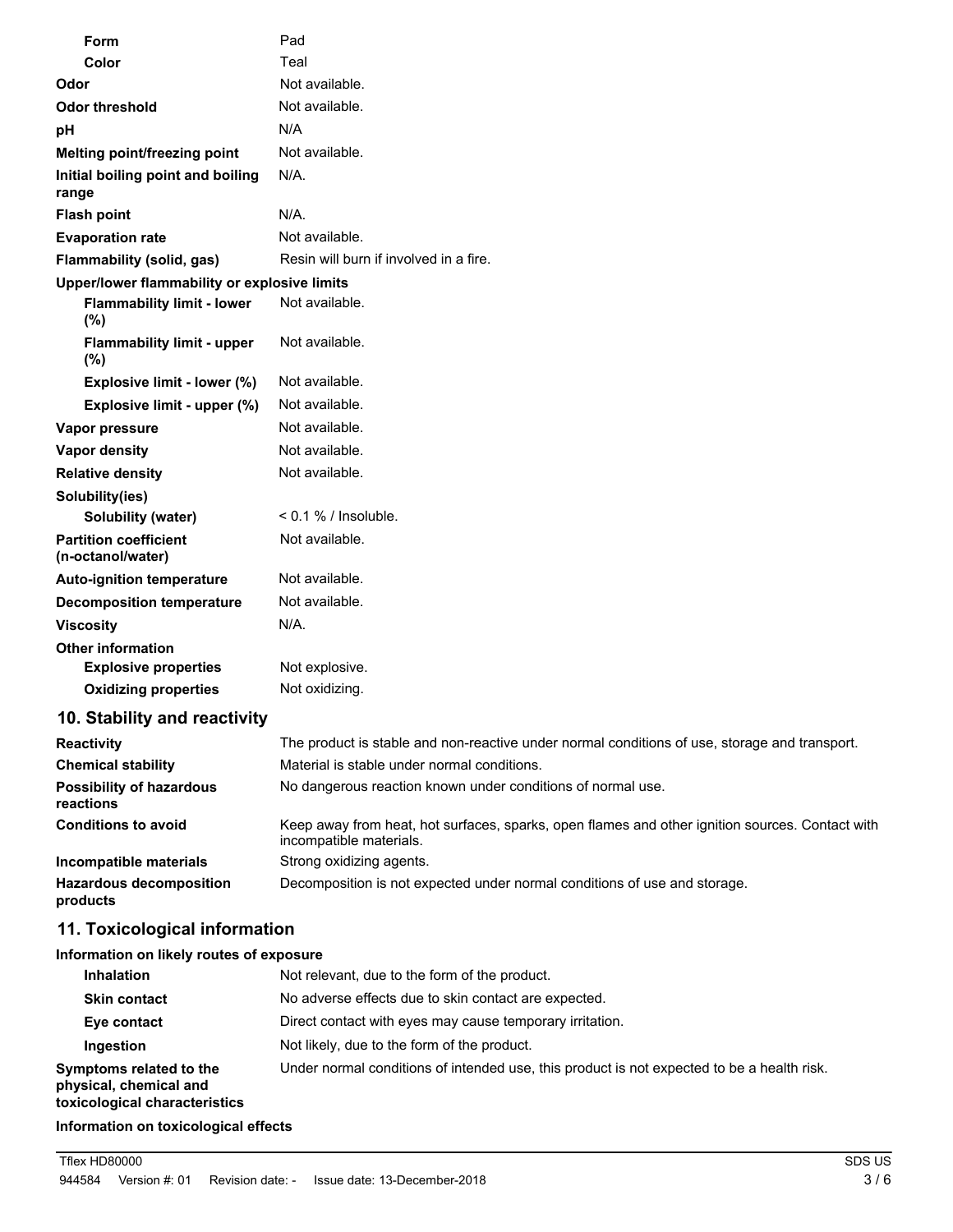| <b>Acute toxicity</b>                                         | Not known.                                                                                                          |
|---------------------------------------------------------------|---------------------------------------------------------------------------------------------------------------------|
| <b>Skin corrosion/irritation</b>                              | Not classified.                                                                                                     |
| Serious eye damage/eye<br>irritation                          | Not classified.                                                                                                     |
| Respiratory or skin sensitization                             |                                                                                                                     |
| <b>Respiratory sensitization</b>                              | Not a respiratory sensitizer.                                                                                       |
| <b>Skin sensitization</b>                                     | This product is not expected to cause skin sensitization.                                                           |
| Germ cell mutagenicity                                        | No data available to indicate product or any components present at greater than 0.1% are<br>mutagenic or genotoxic. |
| Carcinogenicity                                               | Not classifiable as to carcinogenicity to humans.                                                                   |
| <b>IARC Monographs. Overall Evaluation of Carcinogenicity</b> |                                                                                                                     |
| Not listed.                                                   |                                                                                                                     |
| <b>NTP Report on Carcinogens</b>                              |                                                                                                                     |
| Not listed.                                                   |                                                                                                                     |
|                                                               | OSHA Specifically Regulated Substances (29 CFR 1910.1001-1053)                                                      |
| Not regulated.                                                |                                                                                                                     |
| <b>Reproductive toxicity</b>                                  | This product is not expected to cause reproductive or developmental effects.                                        |
| Specific target organ toxicity -<br>single exposure           | Not classified.                                                                                                     |
| Specific target organ toxicity -<br>repeated exposure         | Not classified.                                                                                                     |
| <b>Aspiration hazard</b>                                      | Not an aspiration hazard.                                                                                           |
| <b>Chronic effects</b>                                        | No specific chronic health impact noted.                                                                            |
| <b>Further information</b>                                    | This product has no known adverse effect on human health.                                                           |
| 12. Ecological information                                    |                                                                                                                     |

| <b>Ecotoxicity</b>               | Not relevant, due to the form of the product in its manufactured and shipped state.                                                                                                        |  |
|----------------------------------|--------------------------------------------------------------------------------------------------------------------------------------------------------------------------------------------|--|
| Persistence and degradability    | No data is available on the degradability of any ingredients in the mixture.                                                                                                               |  |
| <b>Bioaccumulative potential</b> | No data available.                                                                                                                                                                         |  |
| Mobility in soil                 | The product is insoluble in water.                                                                                                                                                         |  |
| Other adverse effects            | No other adverse environmental effects (e.g. ozone depletion, photochemical ozone creation<br>potential, endocrine disruption, global warming potential) are expected from this component. |  |

# **13. Disposal considerations**

| <b>Disposal instructions</b>             | Collect and reclaim or dispose in sealed containers at licensed waste disposal site.                                                                                                                                   |
|------------------------------------------|------------------------------------------------------------------------------------------------------------------------------------------------------------------------------------------------------------------------|
| Local disposal regulations               | Dispose in accordance with all applicable regulations.                                                                                                                                                                 |
| Hazardous waste code                     | The waste code should be assigned in discussion between the user, the producer and the waste<br>disposal company.                                                                                                      |
| Waste from residues / unused<br>products | Dispose of in accordance with local regulations. Empty containers or liners may retain some<br>product residues. This material and its container must be disposed of in a safe manner (see:<br>Disposal instructions). |
| <b>Contaminated packaging</b>            | Since emptied containers may retain product residue, follow label warnings even after container is<br>emptied. Empty containers should be taken to an approved waste handling site for recycling or<br>disposal.       |

# **14. Transport information**

### **DOT**

Not regulated as dangerous goods.

### **IATA**

Not regulated as dangerous goods.

#### **IMDG**

Not regulated as dangerous goods.

#### **Transport in bulk according to** Not applicable. **Annex II of MARPOL 73/78 and the IBC Code**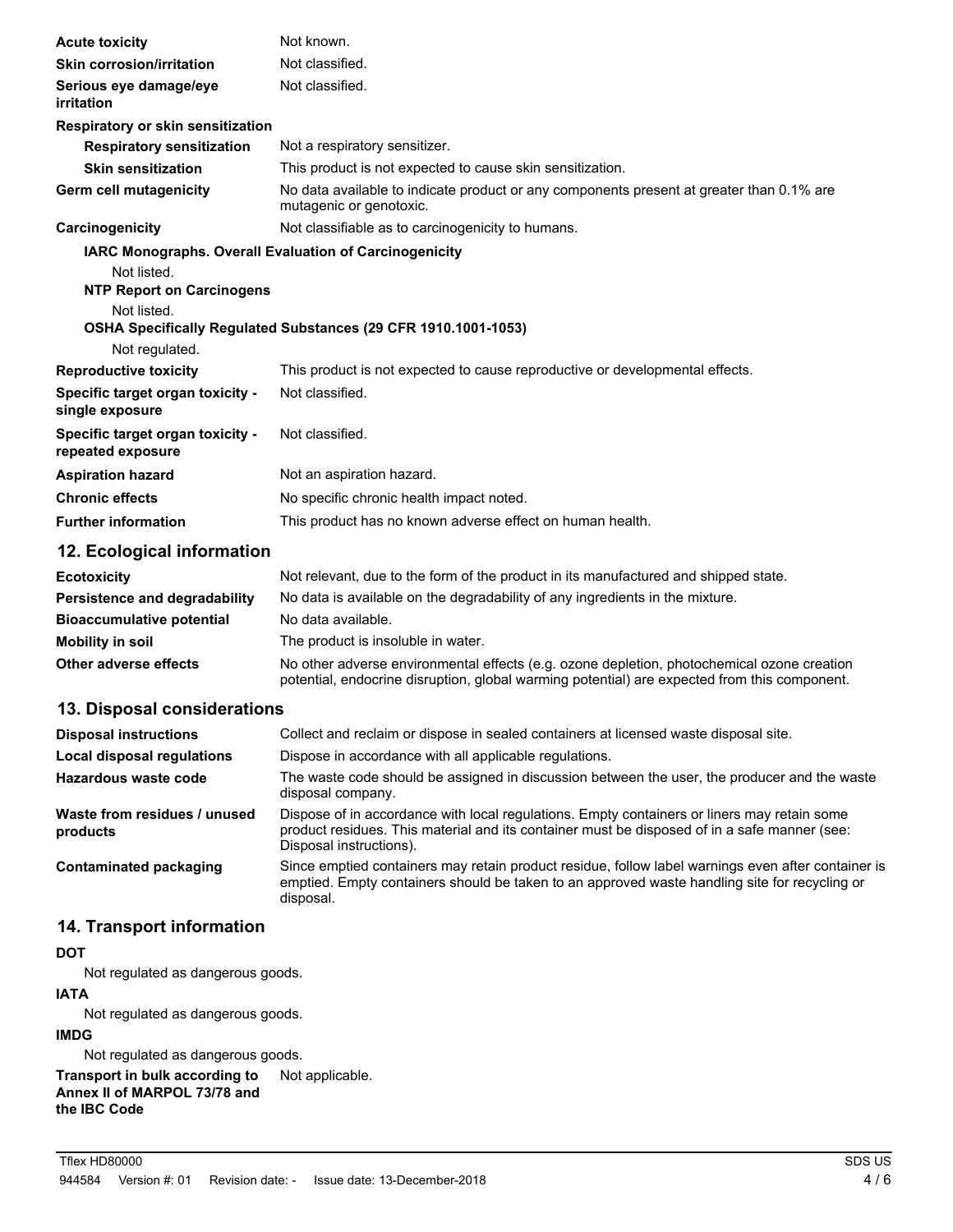### **15. Regulatory information**

| <b>US federal regulations</b>                         | This product is not known to be a "Hazardous Chemical" as defined by the OSHA Hazard<br>Communication Standard, 29 CFR 1910.1200.                                                                                                                       |                        |
|-------------------------------------------------------|---------------------------------------------------------------------------------------------------------------------------------------------------------------------------------------------------------------------------------------------------------|------------------------|
|                                                       | TSCA Section 12(b) Export Notification (40 CFR 707, Subpt. D)                                                                                                                                                                                           |                        |
| Not regulated.                                        |                                                                                                                                                                                                                                                         |                        |
|                                                       | <b>CERCLA Hazardous Substance List (40 CFR 302.4)</b>                                                                                                                                                                                                   |                        |
| Not listed.                                           |                                                                                                                                                                                                                                                         |                        |
| <b>SARA 304 Emergency release notification</b>        |                                                                                                                                                                                                                                                         |                        |
| Not regulated.                                        |                                                                                                                                                                                                                                                         |                        |
|                                                       | OSHA Specifically Regulated Substances (29 CFR 1910.1001-1053)                                                                                                                                                                                          |                        |
| Not regulated.                                        |                                                                                                                                                                                                                                                         |                        |
|                                                       | Superfund Amendments and Reauthorization Act of 1986 (SARA)                                                                                                                                                                                             |                        |
| SARA 302 Extremely hazardous substance<br>Not listed. |                                                                                                                                                                                                                                                         |                        |
| SARA 311/312 Hazardous<br>chemical                    | No                                                                                                                                                                                                                                                      |                        |
| SARA 313 (TRI reporting)                              |                                                                                                                                                                                                                                                         |                        |
| Not regulated.                                        |                                                                                                                                                                                                                                                         |                        |
| <b>Other federal regulations</b>                      |                                                                                                                                                                                                                                                         |                        |
|                                                       | Clean Air Act (CAA) Section 112 Hazardous Air Pollutants (HAPs) List                                                                                                                                                                                    |                        |
| Not regulated.                                        |                                                                                                                                                                                                                                                         |                        |
|                                                       | Clean Air Act (CAA) Section 112(r) Accidental Release Prevention (40 CFR 68.130)                                                                                                                                                                        |                        |
| Not regulated.                                        |                                                                                                                                                                                                                                                         |                        |
| <b>Safe Drinking Water Act</b><br>(SDWA)              | Contains component(s) regulated under the Safe Drinking Water Act.                                                                                                                                                                                      |                        |
| <b>US state regulations</b>                           |                                                                                                                                                                                                                                                         |                        |
| US. Massachusetts RTK - Substance List                |                                                                                                                                                                                                                                                         |                        |
| Not regulated.                                        | US. New Jersey Worker and Community Right-to-Know Act                                                                                                                                                                                                   |                        |
| Not listed.                                           | US. Pennsylvania Worker and Community Right-to-Know Law                                                                                                                                                                                                 |                        |
| Not listed.<br>US. Rhode Island RTK                   |                                                                                                                                                                                                                                                         |                        |
| Not regulated.                                        |                                                                                                                                                                                                                                                         |                        |
| <b>California Proposition 65</b>                      | California Safe Drinking Water and Toxic Enforcement Act of 1986 (Proposition 65): This material<br>is not known to contain any chemicals currently listed as carcinogens or reproductive toxins. For<br>more information go to www.P65Warnings.ca.gov. |                        |
| <b>International Inventories</b>                      |                                                                                                                                                                                                                                                         |                        |
| Country(s) or region                                  | <b>Inventory name</b>                                                                                                                                                                                                                                   | On inventory (yes/no)* |
| Australia                                             | Australian Inventory of Chemical Substances (AICS)                                                                                                                                                                                                      | Yes                    |
| Canada                                                | Domestic Substances List (DSL)                                                                                                                                                                                                                          | Yes                    |
| Canada                                                | Non-Domestic Substances List (NDSL)                                                                                                                                                                                                                     | No                     |
| China                                                 | Inventory of Existing Chemical Substances in China (IECSC)                                                                                                                                                                                              | Yes                    |
| Europe                                                | European Inventory of Existing Commercial Chemical<br>Substances (EINECS)                                                                                                                                                                               | No                     |
| Europe                                                | European List of Notified Chemical Substances (ELINCS)                                                                                                                                                                                                  | No                     |

Japan Inventory of Existing and New Chemical Substances (ENCS) Tes Korea **Existing Chemicals List (ECL) Existing Chemicals List (ECL) Nes** New Zealand New Zealand Inventory **New Zealand Inventory New Zealand Inventory New Zealand Inventory** Philippine Inventory of Chemicals and Chemical Substances Philippines Yes

Taiwan Taiwan Chemical Substance Inventory (TCSI) Yes

(PICCS)